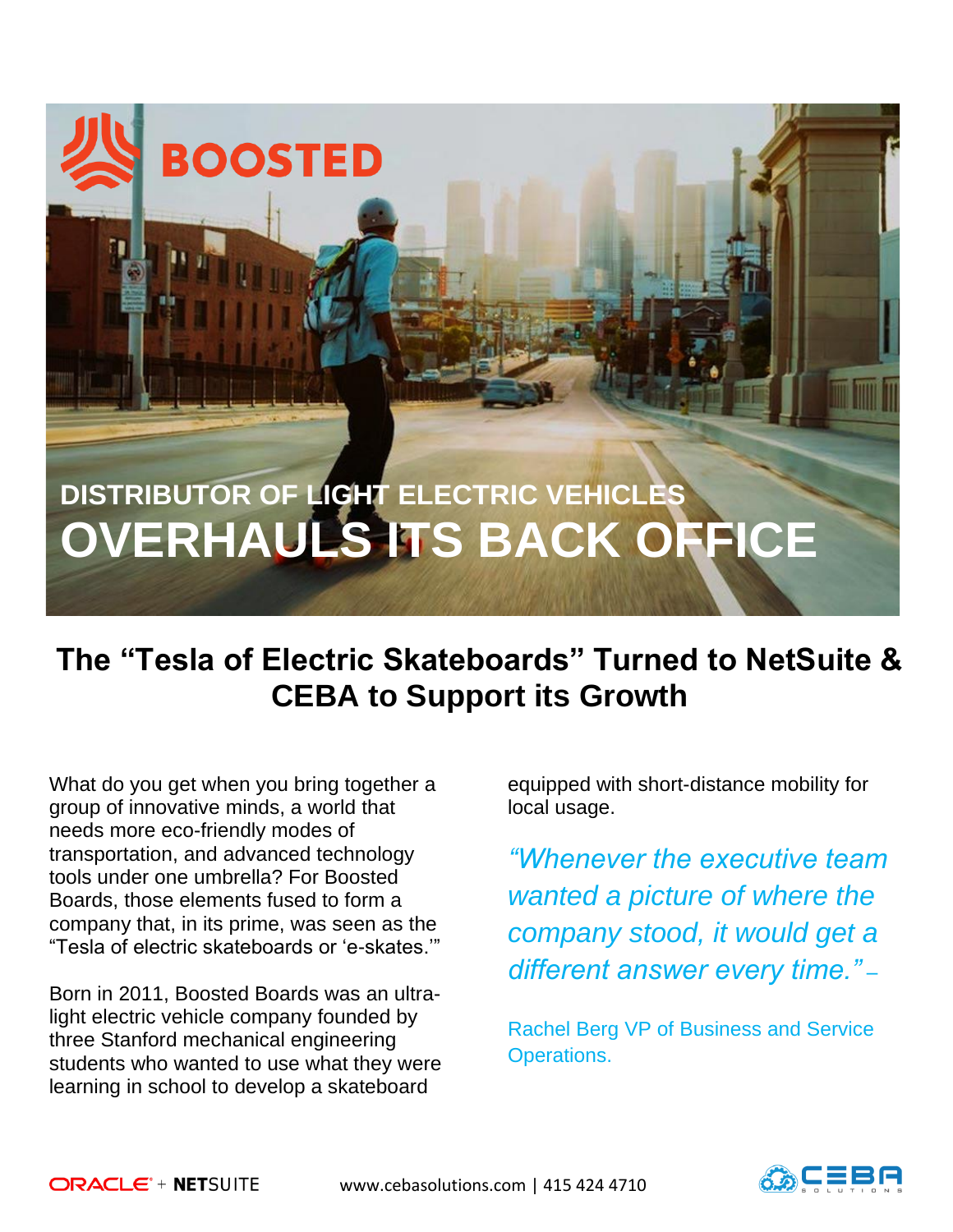"Boosted wound up earning an amazing reputation as being a very well-engineered product," said Rachel Berg, former VP of Business and Service Operations for the firm. "They built the e-skate class and were the leaders in it. They made one of the first of a family of really great products that created a very passionate following of skaters."

At its peak during the summer of 2019, Boosted Boards had about 140 employees. Around that time, it began shipping what Berg calls a "really awesome, top-of-the-line" scooter that was nothing like the other scooters being used in various rental marketplaces. "These were incredible riding machines that allowed people to commute short distances or put their scooter on a train and take it into San Francisco, then be able to scoot from the train to work or home," said Berg. "Boosted Boards' skateboards and scooters are both very popular in cities like New York City, San Francisco, and Los Angeles."

### **No Single Source of Truth**

When Berg joined the company in 2018, it had just secured its Series B investment and was planning to scale up quickly, both in terms of revenue and number of units sold. Up until that point, Boosted Boards was using a number of different applications to run its business, including QuickBooks, Zendesk, Google Sheets, and NetSuite (for financials only).

With no single source of truth, tracking the company's operations across 34 different countries was nearly impossible. "Whenever the executive team wanted a picture of where the company stood, it would get a different answer every time," said Berg. "Running the business without having a

source of truth—or any reliable source of truth, for that matter—was extremely difficult."

Ready to scale up, Boosted Boards' executive team knew it needed a more unified, centralized platform to work with. After meeting with CEBA Solutions, the company realized that one of its existing technology platforms—NetSuite Cloud ERP—would be the right match for its growing operations. "We looked at several options," said Berg, "and ultimately decided to expand our NetSuite footprint."

Working with Boosted Boards, CEBA consultants came up with an implementation plan that included numerous, direct integrations into NetSuite from third-party applications. "He was so well-versed in NetSuite and really knew how to get things done," said Berg. "We started in February and launched in mid-June, which is a very short implementation timeframe for a firm that was doing as broad of an implementation of the process footprint as we were."

### **A Challenging Inventory Mix**

With about 75% of its business coming directly from consumers, Boosted Boards needed a streamlined way for those customers to place orders via its Shopify ecommerce system. CEBA fulfilled this need by developing an integration between the two platforms. And because its order manager needed to know when to release product to which warehouses, Boosted Boards also needed an interface between NetSuite and its two different third-party logistics providers (3PLs).

"The CEBA team had to devise an appropriate interface for those two different